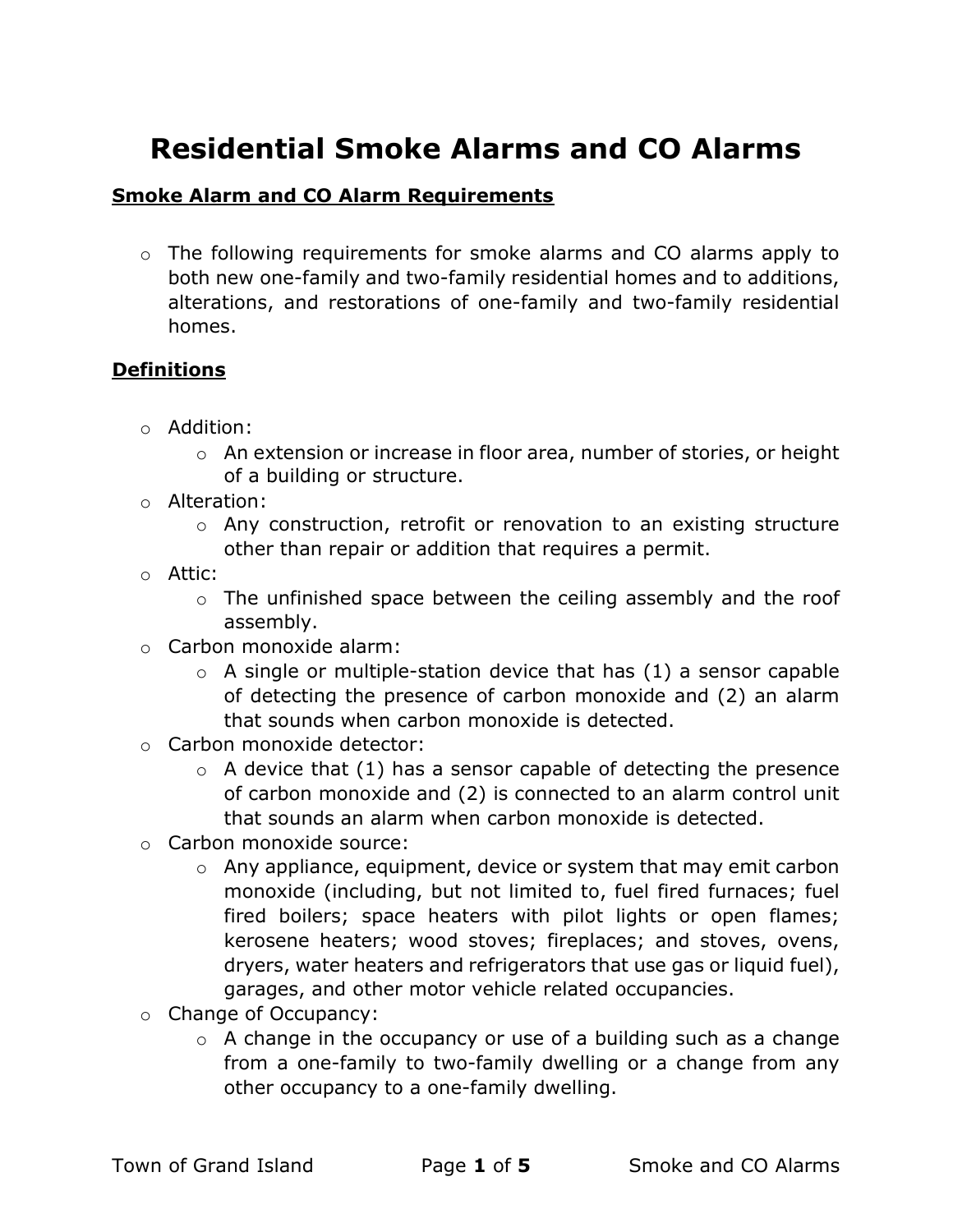- o Existing Building:
	- o Any building or structure that has been issued a Certificate of Occupancy.
- o Dwelling Unit:
	- o A single unit providing complete independent living facilities for one or more persons, including permanent provisions for living, sleeping, eating, cooking, and sanitation.
- o Habitable Attic:
	- o A finished or unfinished area not considered a story that meets the following requirements:
		- The floor space is not less than 70 square feet.
		- The floor space shall have a minimum ceiling height of at least 5 feet and at least 50% of the floor area shall be at least 7 feet.
		- The space is enclosed by the roof assembly, knee walls (if applicable), and floor-ceiling assembly.
- o Relocation:
	- o Any building or structure that is moved from its original foundation to a new foundation.
- o Sleeping room:
	- o A room or space that can be used, either on an occasional or permanent basis, for sleeping. Sleeping areas include, but are not limited to, bedrooms and places where children sleep in a daycare facility.
- o Sleeping unit:
	- o A room or space in which people sleep, which can also include permanent provisions for living, eating, and either sanitation or kitchen facilities but not both. Such rooms and spaces that are also part of a dwelling unit are not sleeping units. Sleeping units include, but are not limited to, dormitory suites with living areas, bedrooms and bathrooms.

#### Smoke Alarm and CO Alarm Requirements for New Construction

#### Smoke Alarm Requirements

- o Smoke alarms shall comply with NFPA 72.
- o Smoke alarms shall be listed per UL 217.
- o Where required:
	- In each sleeping room.
	- Outside each sleeping room in the immediate vicinity of the bedrooms.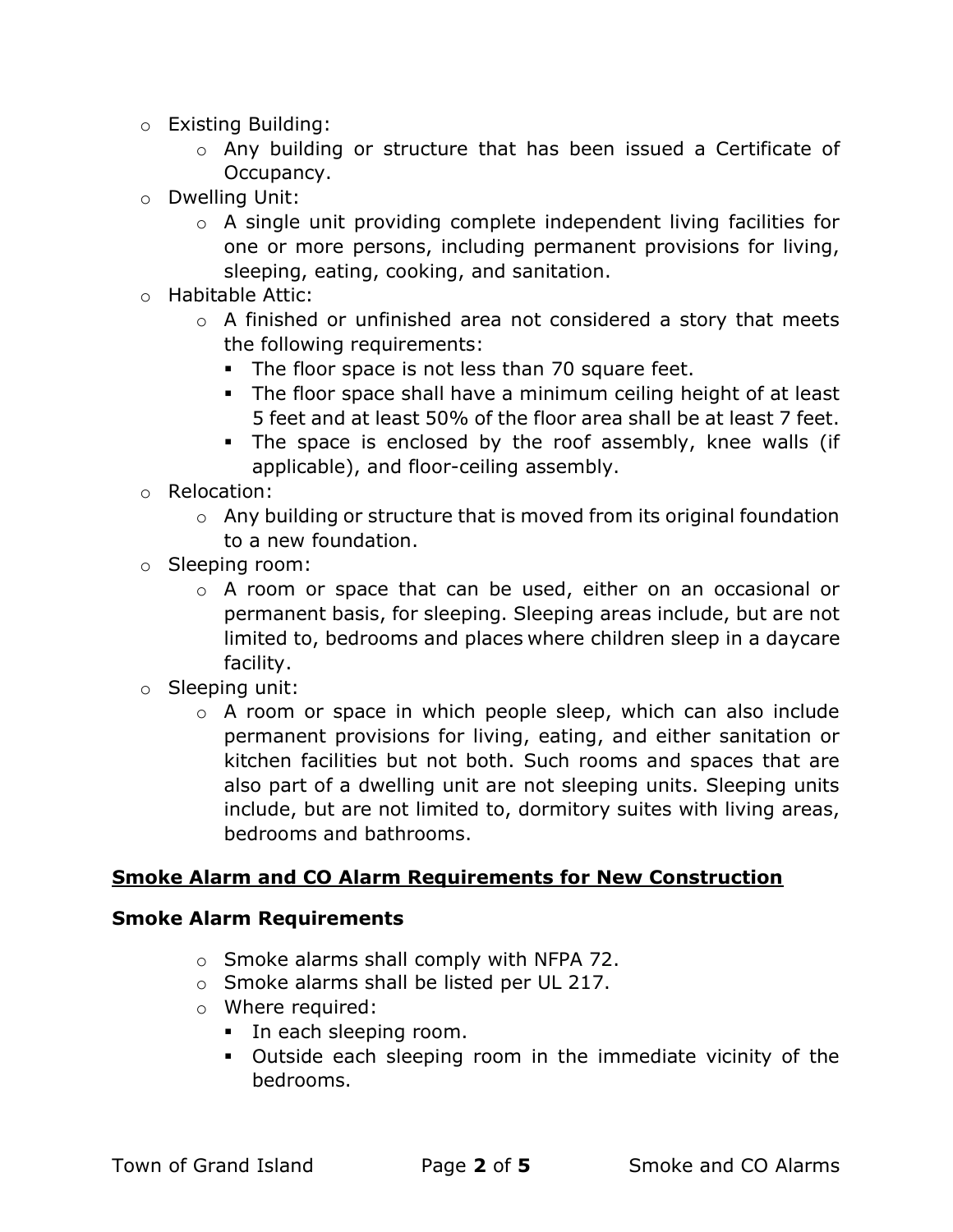- On each story, including basements and habitable attics, not including crawl spaces and uninhabitable attics. (On split level houses the adjacent levels shall count as one level as long as there is not a door between levels.)
- No smoke alarm shall be within 3 feet of a door to a bathroom that contains a shower, unless this cannot be avoided.
- No smoke alarms shall be near a cooking appliance, unless this cannot be avoided.
- o Interconnection:
	- Within one dwelling unit all smoke alarms installed shall activate when one smoke alarm is actuated. The interconnection can be either hard wired or by listed wireless devices.
- o Power Source:
	- $\circ$  All smoke alarms shall be hardwired to the building electrical system.

# CO Alarm Requirements

- o A carbon monoxide (CO) alarm shall be provided on each level with a sleeping room and each level with a carbon monoxide source. The CO alarm shall be within 15 feet of the doors to the sleeping rooms.
- o Interconnection:
	- o Within one dwelling unit all CO alarms installed shall activate when one CO alarm is actuated. The interconnection can be either hard wired or by listed wireless devices.
- o Power Source:
	- o All CO alarms shall be hardwired to the building electrical system.

# Heat Detector Requirements

- o A Heat Detector shall be provided in new garages that are attached to residential buildings.
- o Interconnection:
	- $\circ$  Within one dwelling unit all smoke alarms installed shall activate when one heat detector alarm is actuated. The interconnection can be either hard wired or by listed wireless devices.
- o Power Source:
	- o All heat detectors shall be hardwired to the building electrical system.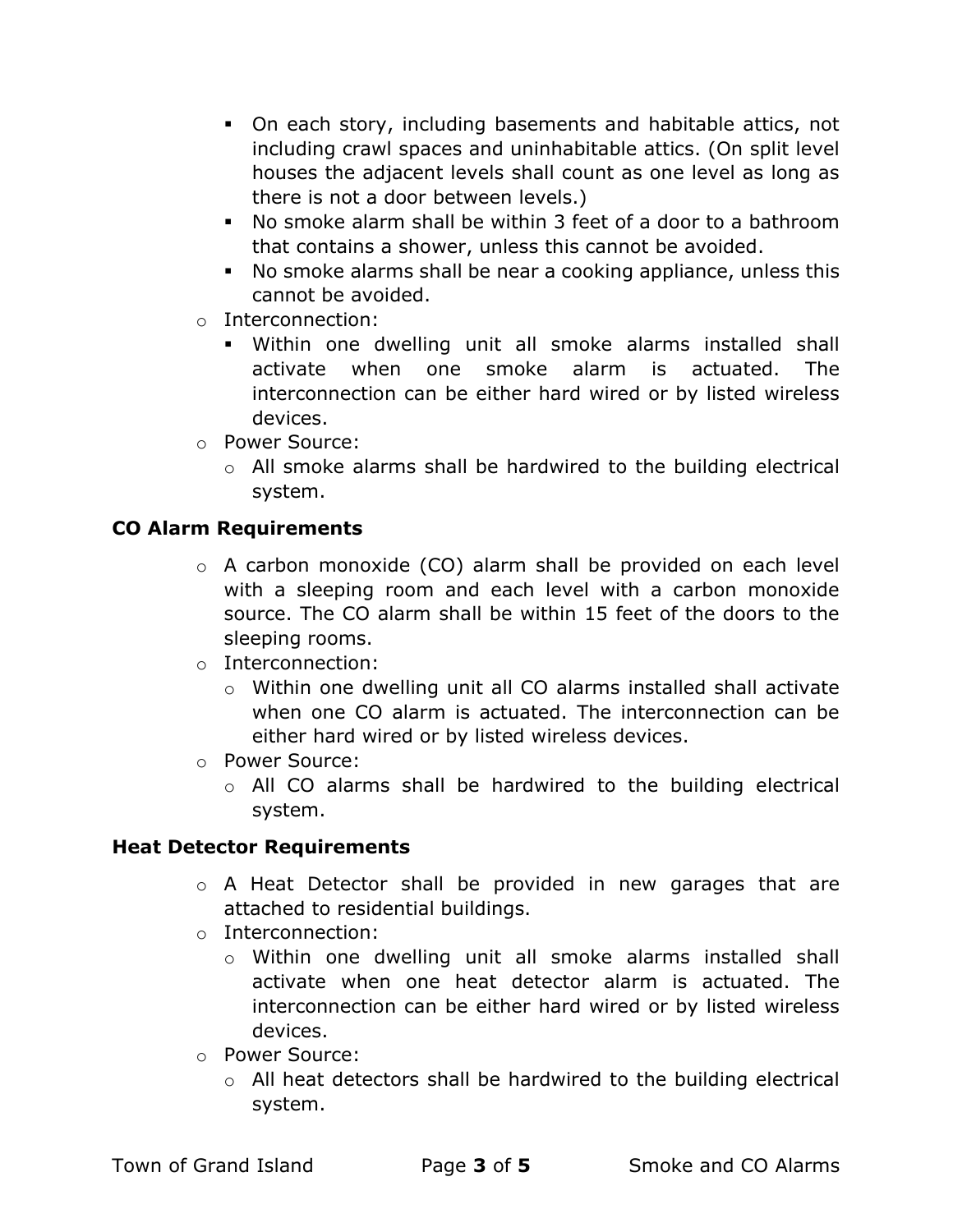# Smoke Alarm and CO Alarm Requirements for Existing Construction

#### Smoke Alarm Requirements

- o When existing dwelling units undergo repairs, alterations, additions, change of occupancy, or relocation smoke alarms shall be provided as follows:
	- **•** Where required:
		- In each sleeping room.
		- Outside each sleeping room in the immediate vicinity of the bedrooms.
		- On each story, including basements and habitable attics, not including crawl spaces and uninhabitable attics. (On split level houses the adjacent levels shall count as one level as long as there is not a door between levels.)
		- No smoke alarm shall be within 3 feet of a door to a bathroom that contains a shower, unless this cannot be avoided.
		- No smoke alarms shall be near a cooking appliance, unless this cannot be avoided.
	- o Power Source:
		- Where the interior finishes are to be or have been removed, all smoke alarms shall be hardwired to the building electrical system.
		- Where interior finishes are not removed smoke alarms may be battery powered.
	- o Interconnection:
		- Within one dwelling unit all hard wired smoke alarms installed shall activate when one smoke alarm is actuated. The interconnection can be either hard wired or by listed wireless devices.
		- Where battery powered smoke alarms are allowed they do not need to be interconnected.

# CO Alarm Requirements

- o Existing Construction:
	- o When existing dwelling units undergo repairs, alterations, additions, change of occupancy, or relocation CO alarms shall be provided as follows: